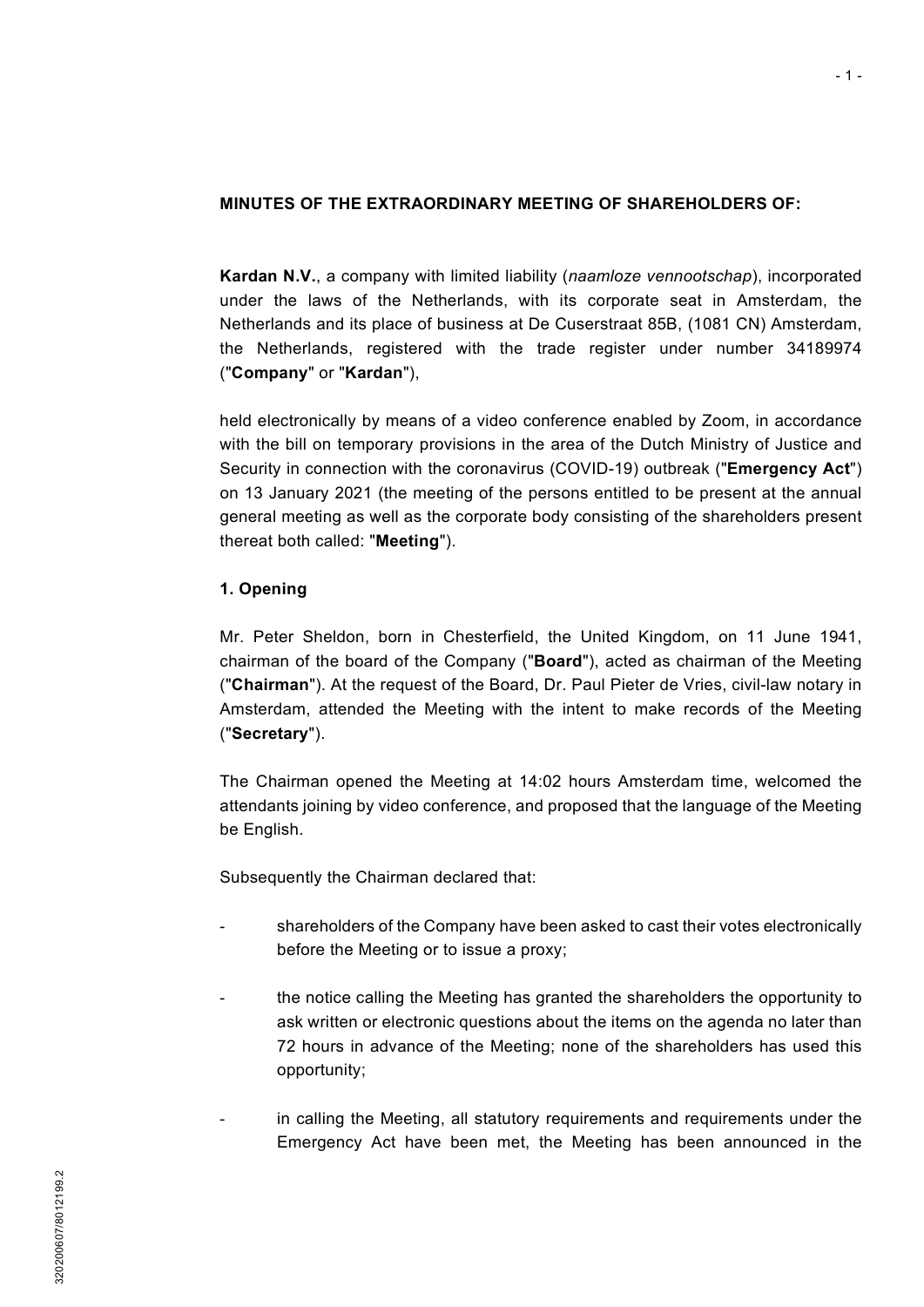Netherlands and Israel, in the Dutch newspaper and on the Company's website on 1 December 2020;

- the notice calling the Meeting stated that the agenda and the explanatory notes thereto, the proposed amendments to the articles of association of the Company, both the Dutch official versions as well as the English fair translations thereof and a form of proxy for representation and voting the Meeting could be obtained free of charge as of 1 December 2020 on the Company's website, at the Company's offices in Amsterdam and at the offices of the Company's secretary in Israel, Shimonov & Co. law firm;
- at the date of this Meeting, 123,022,256 shares, with a nominal value of EUR 0.20 each, are outstanding in the share capital of the Company;
- according to the registration list 18,777,179 shares, having a nominal value of EUR 0.20 each, in turn representing the same number of votes, were represented at the Meeting, representing approximately 15.26% of the issued and outstanding share capital of the Company.

Subsequently, at the proposal of the Chairman the Meeting unanimously agreed that items 4 and 5 of the agenda will be dealt with by the Meeting prior to the other items of the agenda. In the remainder of these minutes reference to items will be made in accordance with their original numbering.

After making some further practical announcements, the Chairman continued with the following item on the agenda.

## **4. Appointment of Mr. Guy Y. Elias as executive member of the Board (decision)**

The Chairman referred to the notes to the agenda setting out the personal details and background of Mr. Guy Y. Elias and informed the Meeting that the Board nominated Mr. G.Y. Elias for appointment as executive member of the Board according to the recommendation of the Debenture Holders.

There being no questions or remarks, the Chairman established that the proposal to appoint Mr. G.Y Elias as executive member of the Board, for a period ending at the end of the general meeting to be held in two thousand and twenty-four was adopted by the Meeting.

**5. Determination of remuneration of Mr. G.Y. Elias and grant of indemnity**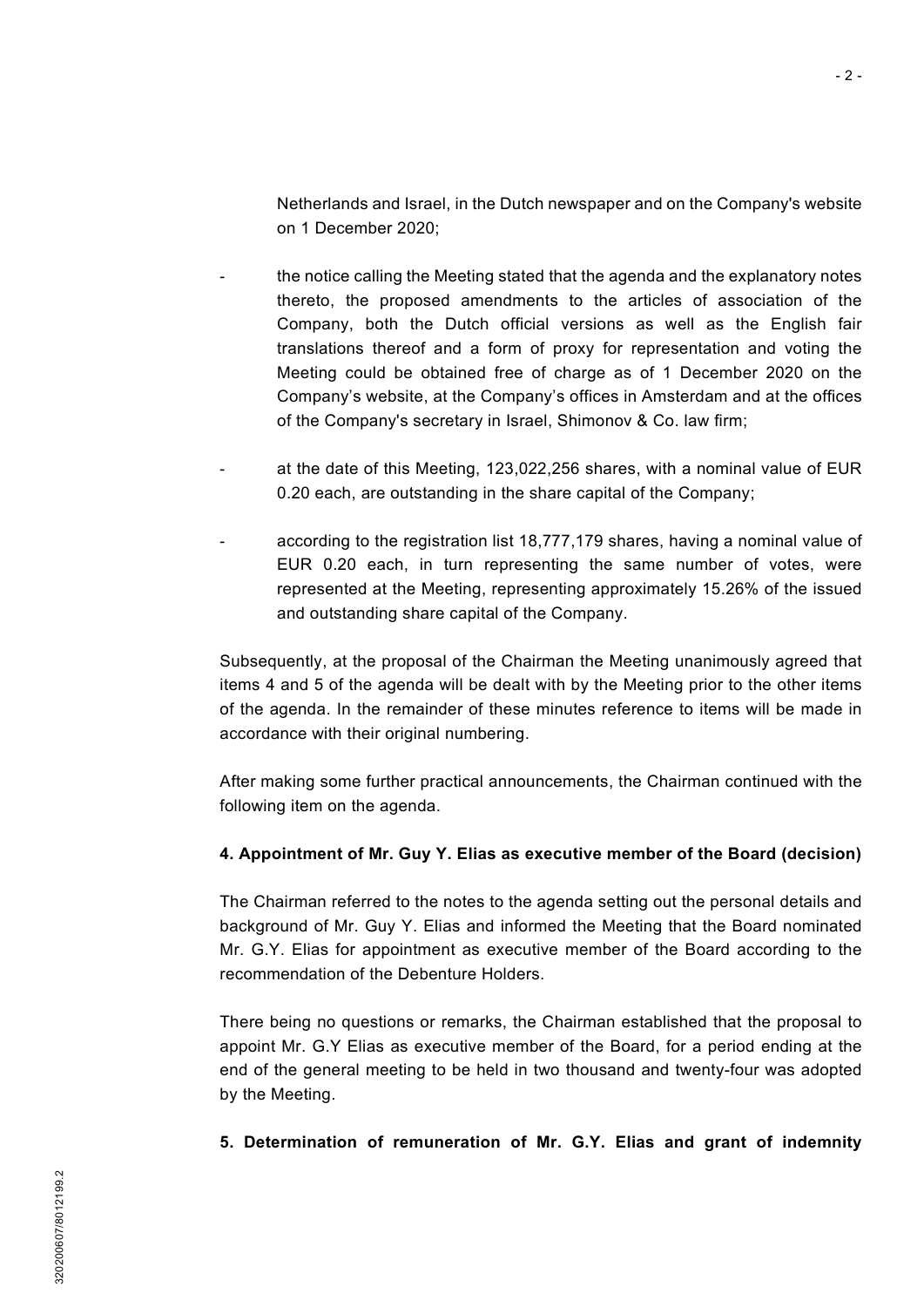#### **agreement (decision)**

The Chairman informed the Meeting that it has been proposed that effective as of the date of his appointment as CEO of the Company, Mr. Elias will receive an annual fixed remuneration of NIS 1,027,000 (approximately EUR 250,000). The remuneration will be paid in 12 equal monthly payments from 1 October 2020. Furthermore, the Company's RAS Committee will formulate a variable remuneration plan for Mr. Elias within the principles of the Remuneration Policy of the Company, with defined and identifiable criteria. Such variable remuneration will be brought to the approval of the relevant organs, including the General Meeting.

In addition, it has been proposed to grant Mr. Elias an agreement which includes a commitment for indemnification in respect of actions he will perform in his capacity as CEO and / or director of the Company, which indemnification has been included in the Meeting materials.

No questions were raised. The Chairman established that the proposals of item 5 were adopted by the Meeting.

### **2. Debt settlement and related resolutions**

### **2.a. Agreement with debenture holders (information only)**

With respect to the settlement which has been agreed upon with the debenture holders of the Company ("**Debenture Holders**"), the Chairman gave the floor to the Company's chief executive officer, Mr. Guy Elias.

Mr. Elias presented the principles of the debt settlement agreed with the Debenture Holders, which can be summarised as follows:

- The current contractual debt of Kardan stands at approximately EUR 370,000,000. This figure includes the principal amount, interests and penalties, and this figure may vary over time.
- The Debenture Holders will agree to convert more than 50% of the debt.
- For the conversion of debt-to-equity Kardan will issue to the Debenture Holders new shares which, after their issuance, will constitute 89.9% of the issued capital of the Company.
- The remaining debt will be structured as a bullet repayment by 31 December 2023.
- Current contractual interest will remain as today (approximately 6.8%) and will be the same for both series of the debentures (series A and B).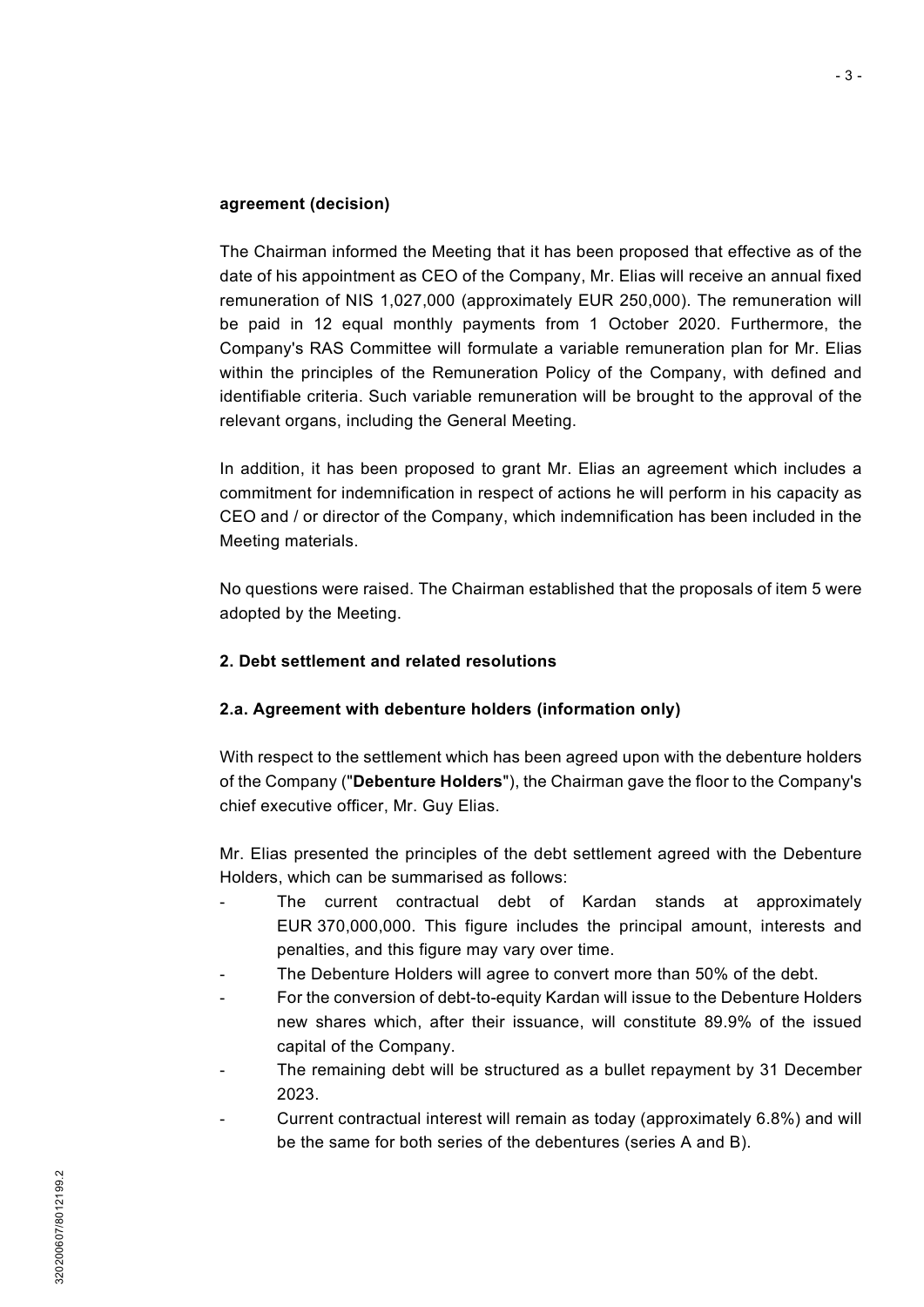- Kardan will be required to use proceeds from divestment of assets and from dividends to make early repayments upon availability of such proceeds.
- Kardan will be entitled to retain amounts to cover its running general and administrative expenses.

No questions were raised after the presentation on the debt settlement.

# **2.b. Approval of a Reverse Stock Split and approval of the resulting amendments of the articles of association of the Company in view of such Reverse Stock Split and capital reduction (decision)**

The Chairman informed the Meeting that as part of the debt settlement discussed under agenda item 2.a. the Company intends to issue shares to the Debenture Holders.

The Chairman referred to the notes to the agenda for an explanation of the proposed reverse stock split and related amendments to the articles of association of the Company.

The Chairman informed the Meeting that the Board proposed to:

- I. consolidate each 50 existing shares in the Company into 1 share in the Company;
- II. reduce the Company's capital on account of losses incurred, by decreasing the nominal value of the consolidated shares to EUR 0.10 per share without repayment;
- III. amend the articles of association of the Company in accordance with the first deed of amendment as included in the Meeting materials;
- IV. delegate powers to the Board as well as certain other people as mentioned in the agenda of the Meeting to execute the first deed of amendment.

No questions were raised. The Chairman established that proposal 2.b. was adopted by the Meeting with the required majority.

# **2.c. Amendments of the articles of association of the Company in view of (possible) increase of authorised capital (decision)**

The Chairman informed the Meeting that in view of the issuance of shares as part of the debt settlement the Company intends to increase the authorized capital of the Company sufficiently to implement the issuance.

The Chairman informed the Meeting that the Board proposed to: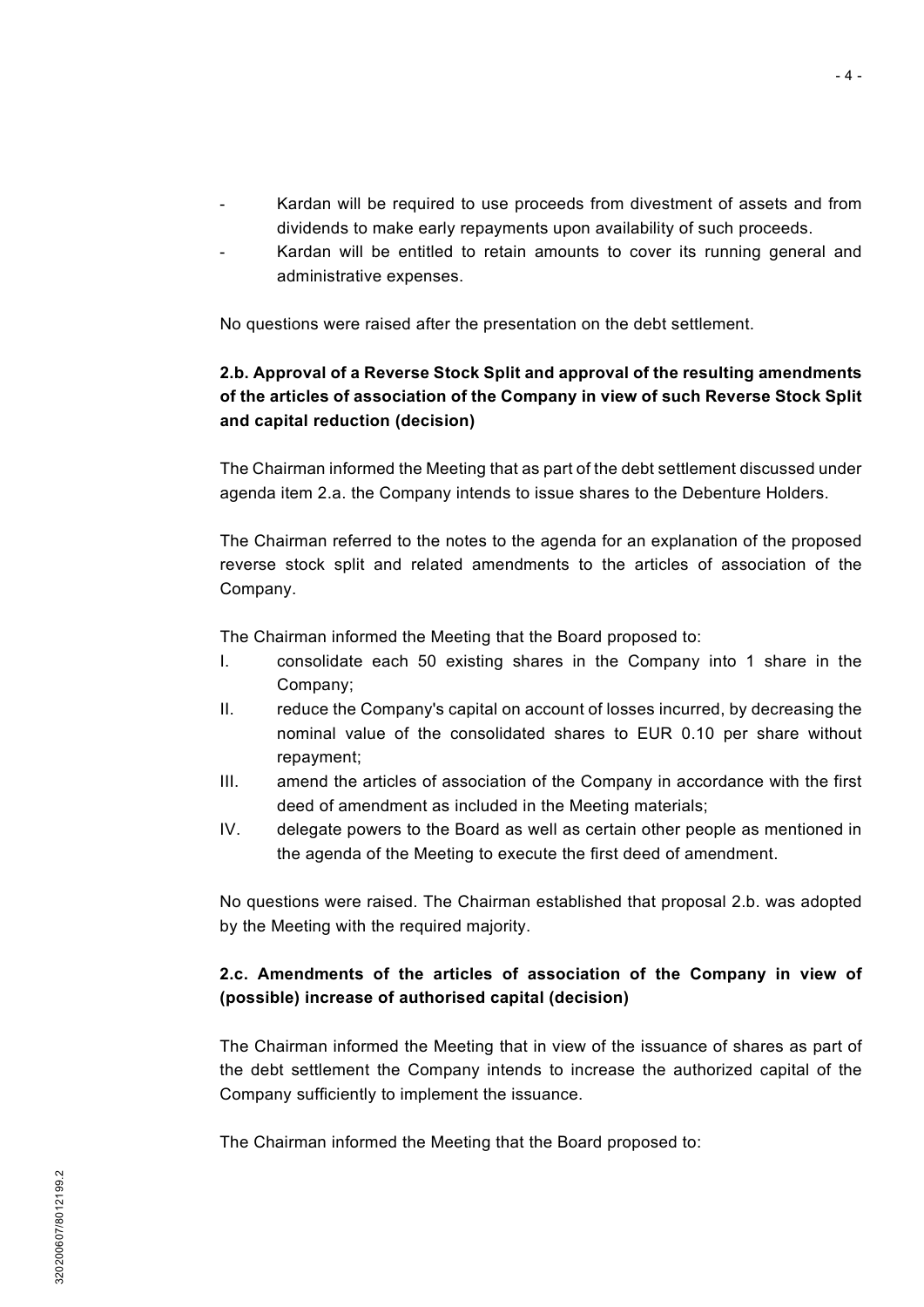- I. amend the articles of association with a second deed of amendment, to increase the authorized capital of the Company to EUR 10,000,000, consisting of 100,000,000 shares with a nominal value of EUR 0.10 per share. The second deed of amendment will be executed after the execution of the first deed of amendment of the articles of association;
- II. delegate powers to the Board as well as certain other people as mentioned in the agenda of the Meeting to execute the second deed of amendment.

No questions were raised. The Chairman established that proposal 2.c. was adopted by the Meeting with the required majority.

# **2.d. Authorization to issue shares and limit or exclude pre-emptive rights (decision)**

The Chairman informed the Meeting that the Board proposed to authorize the Board for a period of 12 months to:

- I. resolve to issue up to 22,000,000 shares with a nominal value of EUR 0.10 to the relevant Debenture Holders consistent with the terms of the Debt Settlement as explained under agenda item 2.a.;
- II. limit or exclude pre-emptive tights in connection with the foregoing, which authorization can be revoked.

No questions were raised. The Chairman established that proposal 2.d. was adopted by the Meeting with the required majority.

## **3. Amendments to the articles of association of the Company (decision)**

The Chairman informed the Meeting that the Board proposed to adopt certain amendments to the articles of association in view of the Company's delisting from Euronext Amsterdam and therefore to:

- I. amend certain provisions of the articles of association as explained in the explanatory notes to the Meeting's agenda and included in the third deed of amendment;
- II. delegate powers to the Board as well as certain other people as mentioned in the agenda of the Meeting to execute the third deed of amendment.

No questions were raised. The Chairman established that proposal 3. was adopted by the Meeting with the required majority.

The Chairman informed the Meeting that the Company is in the process of preparing a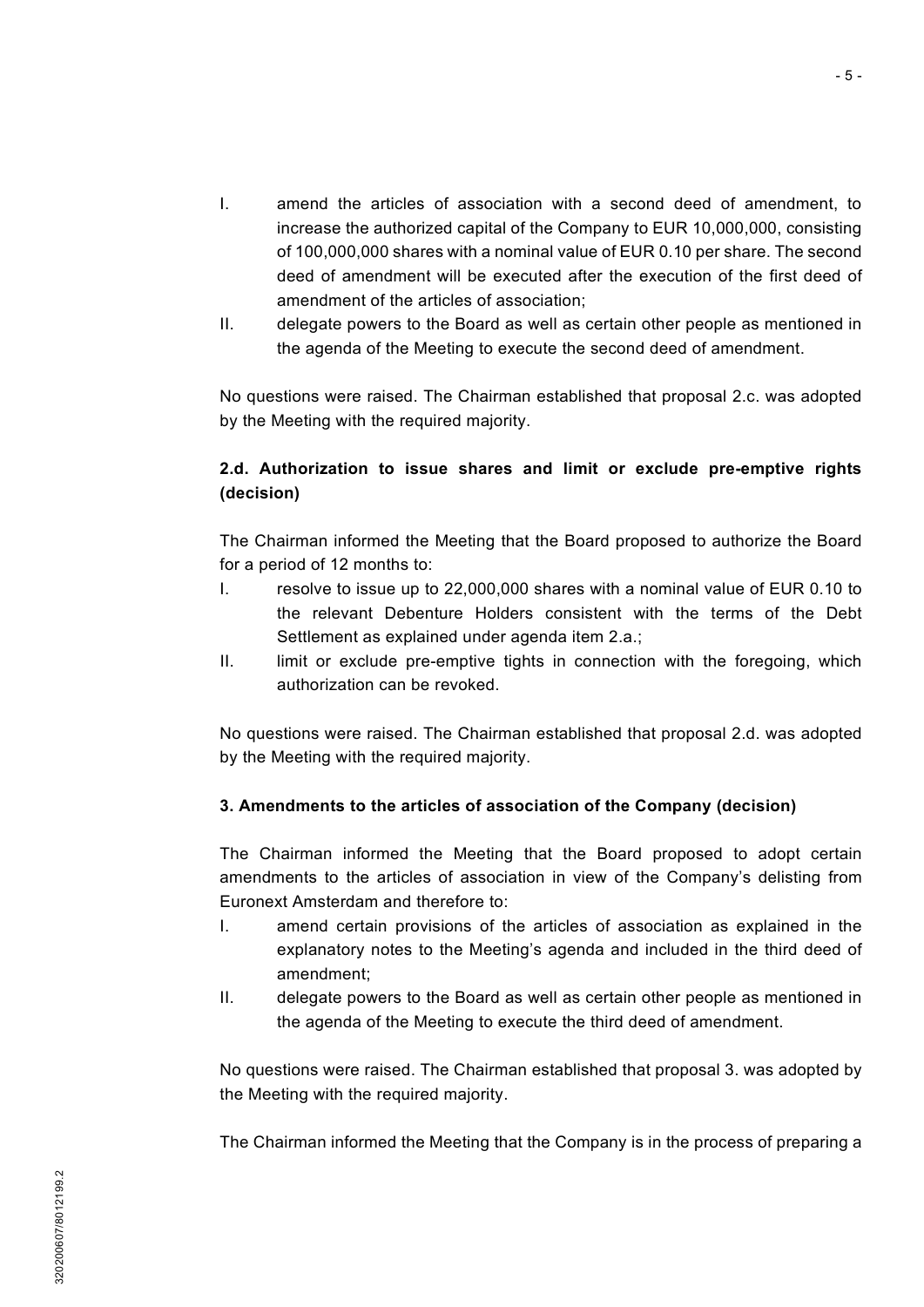further revision of the articles of association to bring them in line with the relevant requirements under Israeli Company law which will be brought before the meeting of shareholders of the Company as soon as reasonably possible.

#### **6. Appointment of the auditor (decision)**

The Chairman informed the Meeting that the Board, after recommendation by the Audit Committee) proposed to appoint IUS Audit Coöperatie U.A. (together with PWC Israel) as statutory auditor for the Company's statutory annual accounts for the financial year 2020.

No questions were raised. The Chairman established that the proposal to appoint IUS Audit Coöperatie U.A. as statutory auditor for the Company's statutory annual accounts for the financial year 2020 was adopted by the Meeting with the required majority.

#### **7. Any other business**

The Chairman invited the attendees of the Meeting to raise any other matters.

The first question was posed by Mr. Martijn Kok, who is a Dutch shareholder. Mr. Kok asked how his shares previously traded in Amsterdam could be transferred to Tel Aviv traded shares.

Ms. Einat OZ-Gabber explained that Kardan was not aware of issues on the side of Dutch brokers before, and that Kardan is working on the move of its shares to the Israeli depositary. This move will likely cater for non-Israeli shareholders to trade on the Tel Aviv Stock Exchange.

Subsequently Mr. Jos van Erum, also a shareholder, posed the following question: Will there still be any shareholders meetings of Kardan in Amsterdam in the future?

Ms. Eliane Koelmans explained that Kardan is a Dutch limited liability company, and that it is a mandatory requirement to hold a general meeting in Amsterdam, the **Netherlands** 

The Chairman added that as long as the coronavirus (COVID-19) outbreak lasts, meetings will be held virtually, but that he looks forward to the time that travel restrictions will be lifted and physical meetings can again be safely attended.

#### **8. Closing**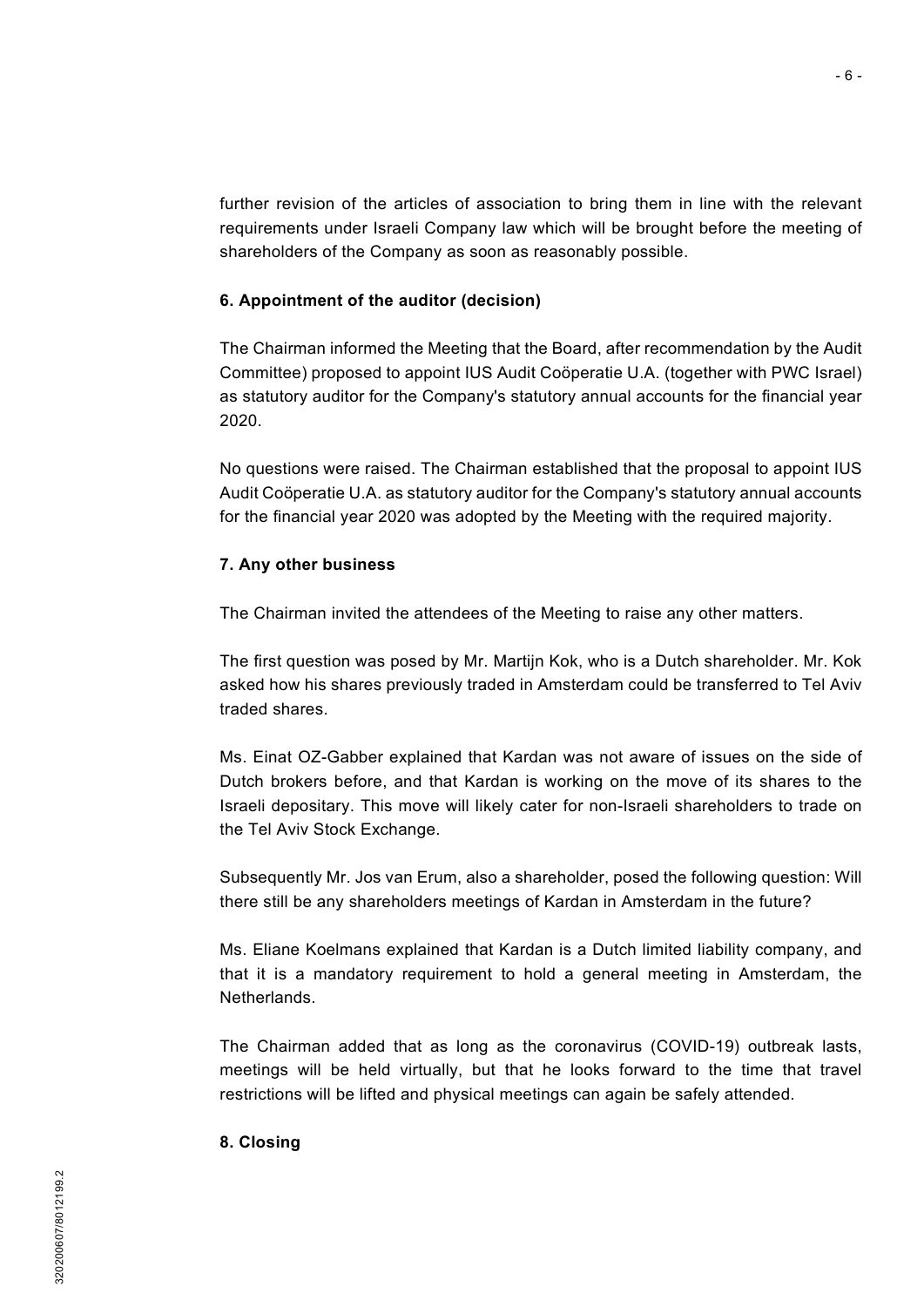There being no further questions, the Chairman thanked all members of the Board and the professional staff for their outstanding work, and all attending the Meeting for their presence, and closed the Meeting shortly around 14:45 hours Amsterdam time.

#### **ABSENCE OF NOTARIAL MINUTES**

The minutes of the general meetings of the Company are usually laid down in a notarial deed, which notarial deed is signed by a civil-law notary practising in the Netherlands and, in the presence of the civil-law notary, by the chairman of the meeting, all in accordance with article 40.2 of the articles of association of the Company ("**Articles**"). Due to the coronavirus (COVID-19) outbreak, the Chairman is unable to appear before a civil-law notary practising in the Netherlands in the foreseeable future. Therefore (i) the Chairman and the Secretary will sign these non-notarial minutes of the Meeting in accordance with article 40.1 of the Articles, and (ii) minutes of the Meeting will be laid down in a notarial deed when the Chairman is again able to appear before a civil-law notary practising in the Netherlands, in accordance with article 40.2 of the Articles.

[*remainder of the page left intentionally blank*]